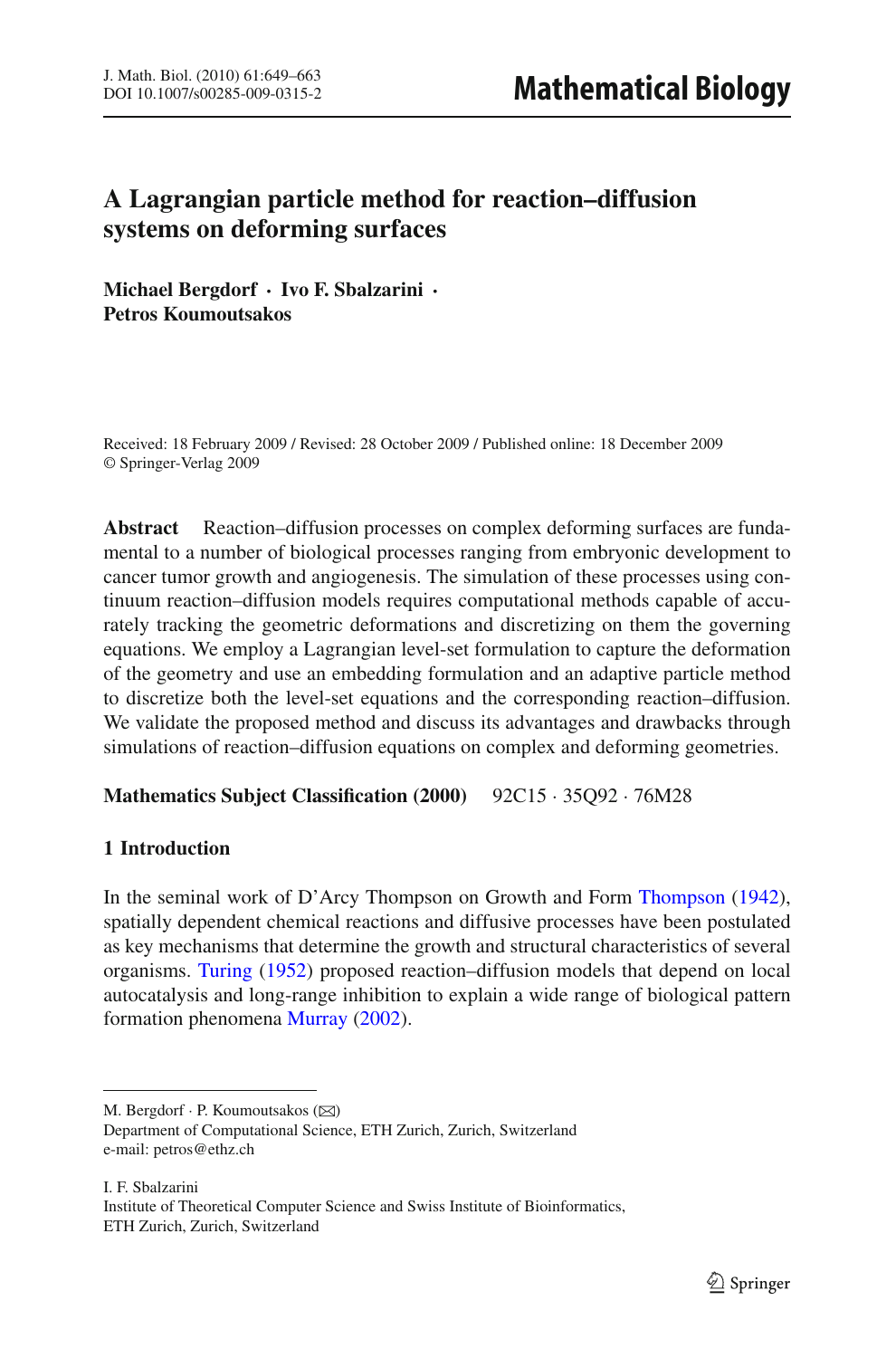The role of the surface geometry on pattern formation as described by reaction– diffusion processes has attracted in the recent years significant attention as several biological pattern forming processes take place on complex deforming geometries. [Koch and Meinhardt](#page-13-0) [\(1994](#page-13-0)) reviewed the generation of stripe and spot patterns by activator-inhibitor and activator-substrate systems. [Varea et al.](#page-14-3) [\(1999](#page-14-3)) considered a linearized Brusselator system on a sphere.[Chaplain et al.\(2001\)](#page-13-1) considered the Schnakenberg system on a sphere, suggesting that pre-pattern formation conditions may play a role in solid tumor growth through the distribution of growth-promoting factors on the tumor boundary. The effect of spatial extension on reaction–diffusion patterns was thoroughly investigated by [Baker and Maini](#page-13-2) [\(2007\)](#page-13-2), and [Madzvamuse and Maini](#page-14-4) [\(2007\)](#page-14-4). T[he](#page-13-3) [two-way](#page-13-3) [coupling](#page-13-3) [of](#page-13-3) [space](#page-13-3) [and](#page-13-3) [patterning](#page-13-3) [was](#page-13-3) [investigated](#page-13-3) [by](#page-13-3) Harrison and Kolar [\(1998\)](#page-13-3) and [Holloway and Harrison](#page-13-4) [\(1999](#page-13-4)) in a computational study of algal gro[wth.](#page-13-5) [These](#page-13-5) [simulations](#page-13-5) [were](#page-13-5) [later](#page-13-5) [extended](#page-13-5) [to](#page-13-5) [three](#page-13-5) [space](#page-13-5) [dimensions](#page-13-5) Harrison et al. [\(2001](#page-13-5)), employing a triangulated representation of the geometry. The nodes of this triangulation are moved according to the local concentration of a morphogen in order to simulate growth processes. A similar approach was used to study the growth of corals through diffusion-limited aggregation [Kaandorp et al.](#page-13-6) [\(2005\)](#page-13-6). Surface triangulat[ions](#page-13-7) [enable](#page-13-7) [computations](#page-13-7) [using](#page-13-7) [suitable](#page-13-7) [finite](#page-13-7) [element](#page-13-7) [approximations](#page-13-7) Bänsch et al. [\(2005](#page-13-7)), but they may become computationally intensive if this triangulation needs to be repeated, as is the case on growing and deforming surfaces. An effective way of representing complex deforming surfaces is by the implementation of level sets. Bertalmio et al introduced a method to perform diffusion calculations on surfaces that are represented by level sets in three dimensions [Bertalmio et al.](#page-13-8) [\(2001](#page-13-8)). The original data lying on the surface are extended to a thin band around the interface and the differential operators are adapted accordingly, so that all the computations are performed on a fixed Cartesian grid, corresponding to a function embedding of the actual surface by level sets. Although the method was developed for application to computer graphics problems, the authors also presented two examples of reaction– diffusion pa[tterns](#page-13-9) [on](#page-13-9) [complex](#page-13-9) [implicit](#page-13-9) [surfaces.](#page-13-9) [Xu and Zhao](#page-14-5) [\(2003](#page-14-5)) and Adalsteinsson and Sethian [\(2003](#page-13-9)) independently proposed a level-set method for the transport of surface-bound substances on a deforming interface. Both works employed a non-conservative formulation based on level-set interface capturing and showed results of passive convection of an interface with an associated surfactant. Level sets coupled to reaction–diffusion systems have recently also been applied to the study of solid tumor growth [Macklin et al.](#page-14-6) [\(2009](#page-14-6)). Some accuracy and robustness aspects of this type of embedding methods have recently been addressed for the simple closest-point variant [Ruuth and Merriman](#page-14-7) [\(2008](#page-14-7)).

Level-set formulations largely rely on Eulerian formulations of the governing equations, while additional randomly seeded marker particles can be introduced to improve the capturing of the interface [Enright et al.](#page-13-10) [\(2002](#page-13-10)). The level-set equations are hyperbolic and as such they are well suited to a Lagrangian formulation. A particle method that discretizes the Lagrangian formulation of the level-set equations was introduced in [Hieber and Koumoutsakos](#page-13-11) [\(2005](#page-13-11)). One key feature of this Lagrangian particle formulation is that rigid-body rotations and translations are treated with very high accuracy (errors only due to initialization and time stepping), as there is no distortion of the computational elements. In cases where the particle locations get distorted by the flow map,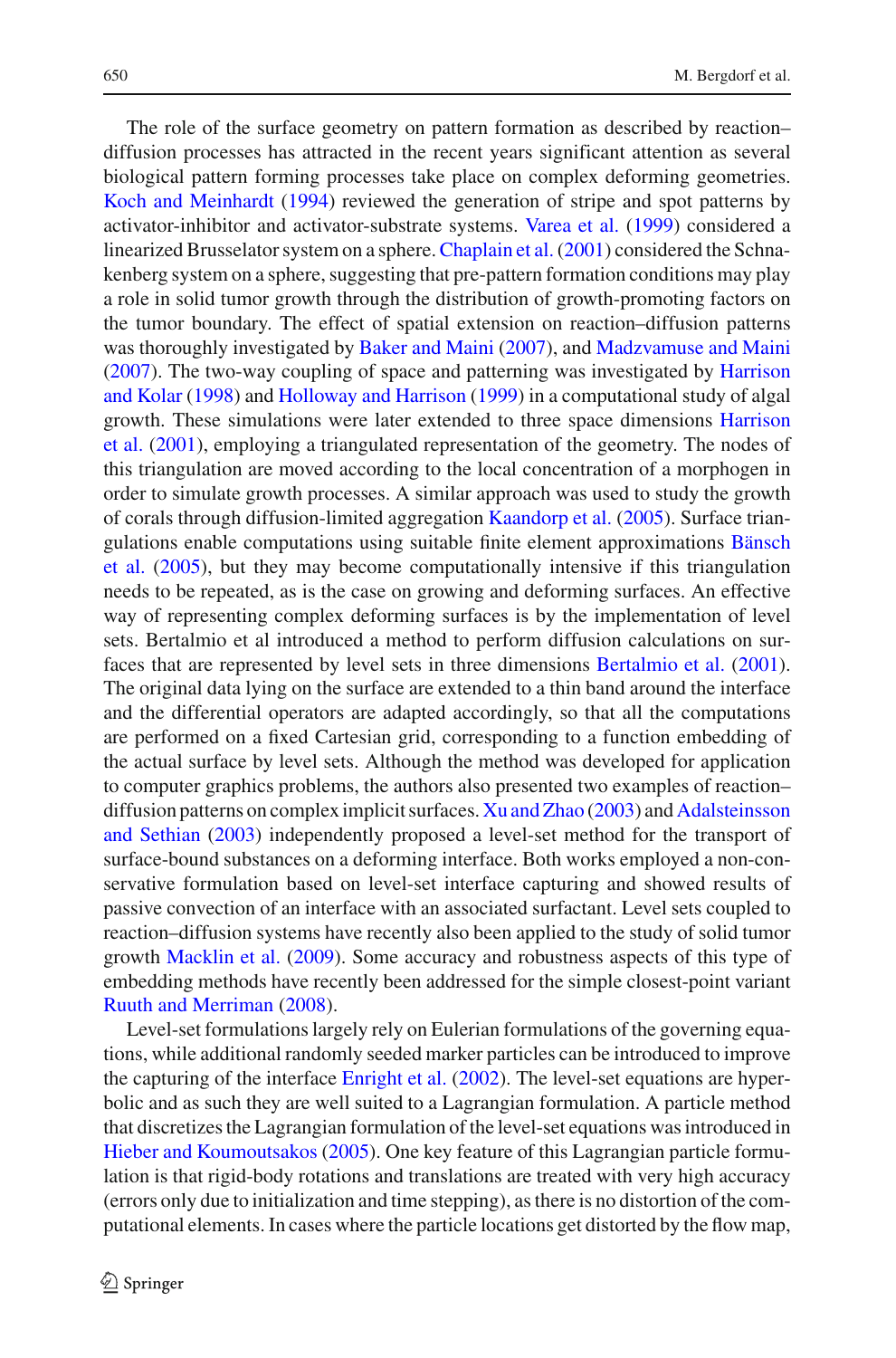a remeshing procedure is introduced to regularize the particle locations. This method has been enhanced by wavelet-based multiresolution capabilities, leading to simulations of unprecedented accuracy and efficiency [Bergdorf and Koumoutsakos](#page-13-12) [\(2006](#page-13-12)).

In [the](#page-13-11) [present](#page-13-11) [work](#page-13-11) [we](#page-13-11) [extend](#page-13-11) [the](#page-13-11) [formulation](#page-13-11) [presented](#page-13-11) [in](#page-13-11) Hieber and Koumoutsakos [\(2005\)](#page-13-11) and combine it with the techniques introduced by Bertalmio et al [Bertalmio et al.](#page-13-8) [\(2001\)](#page-13-8) to develop a novel adaptive particle method that is capable of efficient simulations of reaction–diffusion processes on complex and deforming surfaces. The method maintains the Lagrangian adaptivity of particle methods and demonstrates that the proposed particle framework can handle the solution of partial differential equations evolving not only in the lumen, but also on the surface of threedimensional deforming geometries. The capabilities of the method are demonstrated on a number of benchmark problems and its advantages and drawbacks are discussed.

The article is structured as follows: in Sect. [2](#page-2-0) we derive the governing equations. Section [3](#page-4-0) is devoted to the presentation of the particle method and Sect. [4](#page-7-0) presents results of pattern-forming reaction–diffusion systems on geometries deforming according to the local concentration of a surface chemical component. Section [5](#page-12-0) will summarize the strengths and limitations of the presented approach.

## <span id="page-2-0"></span>**2 Reaction–diffusion systems on general geometries**

We consider reaction–diffusion equations on a closed smooth surface  $\Gamma \subset \Omega \subseteq \mathbb{R}^3$ . A general reaction–diffusion system for  $N_S$  species on  $\Gamma$  can be written as:

$$
\frac{\partial c_s}{\partial t} = F_s(c_1, c_2, \dots, c_s) + \nabla_{\Gamma} \cdot \left(\underline{\underline{D}}_s \nabla_{\Gamma} c_s\right),\tag{1}
$$

<span id="page-2-1"></span>where  $s = 1, 2, \ldots, N_S$ ;  $F_s$  represents the reaction terms for species *s* and  $\underline{D}_s$  denotes the diffusion tensor associated with species *s*. For simplicity of presentation in the following we will only consider homogeneous isotropic diffusion, i.e.

$$
\underline{\underline{D}}_s = D_s \mathbb{1}, \qquad s = 1, 2, \dots, N_S,
$$
 (2)

where  $D_s$  is a scalar constant. Equation [\(1\)](#page-2-1) then simplifies to

$$
\frac{\partial c_s}{\partial t} = F_s(c_1, c_2, \dots, c_s) + D_s \Delta_{\Gamma} c_s. \tag{3}
$$

The operator  $\Delta_{\Gamma}$  is called the Laplace–Beltrami operator on  $\Gamma$ .

We now consider a geometry that changes in time, i.e.

$$
\Gamma(t) = \{x_{\Gamma}(t)\},\tag{4}
$$

with

$$
\frac{d\mathbf{x}_{\Gamma}}{dt} = \mathbf{u}(\mathbf{x}_{\Gamma}, \mathbf{c}, \Gamma),\tag{5}
$$

<span id="page-2-2"></span>where  $\boldsymbol{u}$  is a velocity in  $\mathbb{R}^d$  defined on  $\Gamma$ .

 $\mathcal{L}$  Springer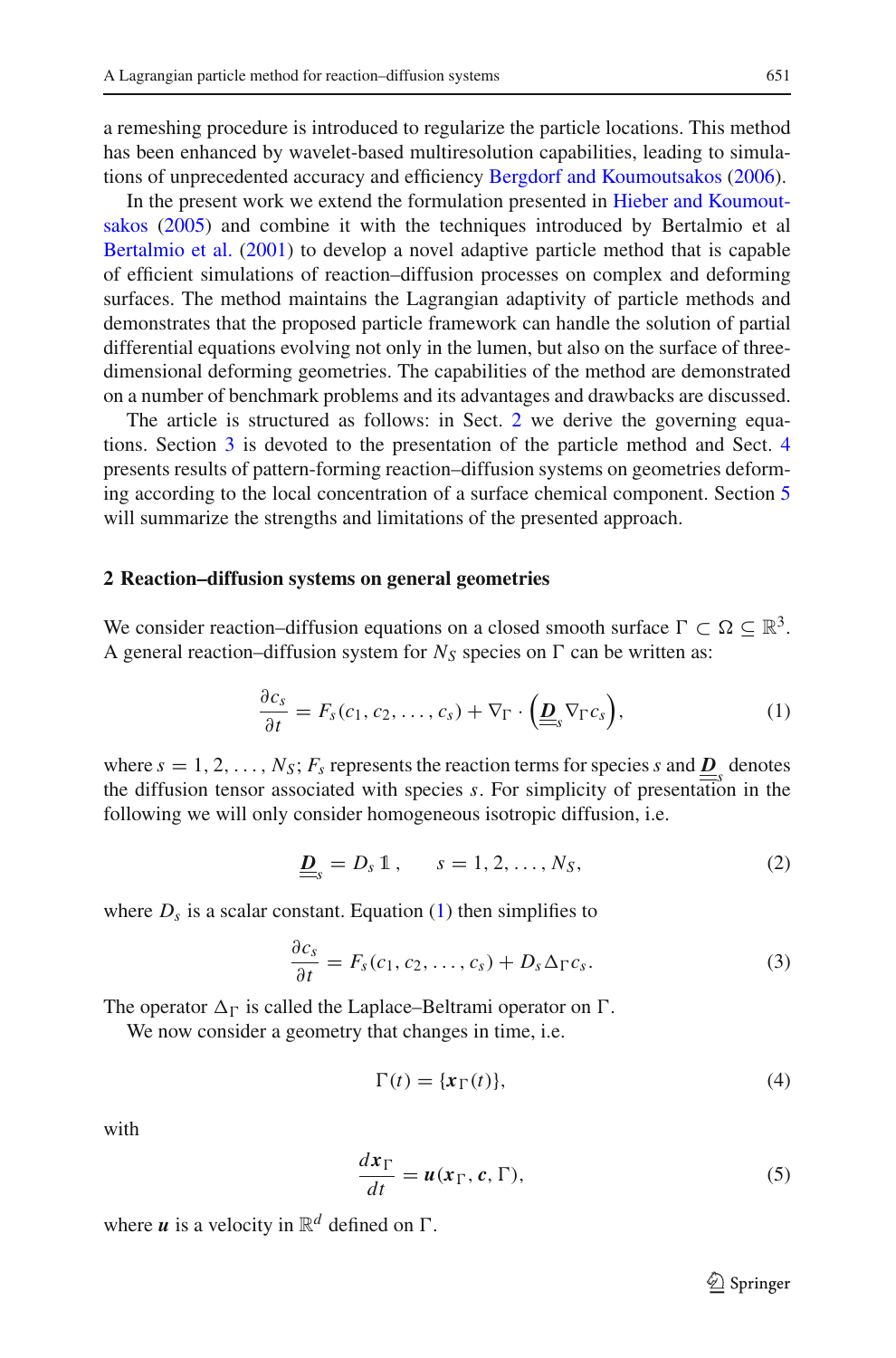<span id="page-3-0"></span>Together with Eq. [\(5\)](#page-2-2) the governing equations of the full system are then given by

$$
\frac{\partial c_s}{\partial t} + \nabla_{\Gamma} \cdot (c_s \, \boldsymbol{u}) = F_s(\boldsymbol{c}) + D_s \, \Delta_{\Gamma} c_s. \tag{6}
$$

<span id="page-3-1"></span>Using the surface normal  $n$ , Eq. [\(6\)](#page-3-0) can be rewritten as

$$
\frac{\partial c_s}{\partial t} + ((1 - n \otimes n) \cdot \nabla) (c_s u) = F_s(c) + D_s \nabla \cdot ((1 - n \otimes n) \nabla c_s), \qquad (7)
$$

<span id="page-3-2"></span>see [Stone](#page-14-8) [\(1990\)](#page-14-8) for details of the derivation. In order to solve this problem with particle methods, it is more suitable to write Eq. [\(7\)](#page-3-1) as a conservation law:

$$
\frac{\partial c_s}{\partial t} + \nabla \cdot (c_s \, \boldsymbol{u}) = (\boldsymbol{u} \cdot \boldsymbol{n}) \frac{\partial c_s}{\partial n} + c_s \, \boldsymbol{n} \cdot (\boldsymbol{n} \cdot \nabla) \boldsymbol{u} \n+ F_s(\boldsymbol{c}) + D_s \nabla \cdot ((1 - \boldsymbol{n} \otimes \boldsymbol{n}) \nabla c_s).
$$
\n(8)

The reformulation from  $(7)$  to  $(8)$  involves the telescopic expansion

$$
\nabla_{\Gamma} = (1 - n \otimes n) \nabla = \nabla - n \otimes n \nabla.
$$

Even though the operator has only components in  $\Gamma$ , the separate application of the  $Ω$ -space operators  $∇$  and  $n \otimes n∇$  necessitates the extension of both  $c_s$  and *u* from Γ to  $\Omega$ . The only requirement on this extension is that it is differentiable. Inspecting the first two terms on the right-hand side of Eq.  $(8)$ , however, we realize that if we extend *cs* and *u* such that

$$
\frac{\partial c_s}{\partial \mathbf{n}} = 0 \quad \text{and} \quad \frac{\partial (\mathbf{n} \cdot \mathbf{u})}{\partial \mathbf{n}} = 0, \tag{9}
$$

<span id="page-3-4"></span><span id="page-3-3"></span>we can simplify Eq. [\(8\)](#page-3-2) to

$$
\frac{\partial c_s}{\partial t} + \nabla \cdot (c_s \mathbf{u}) = F_s(\mathbf{c}) + D_s \nabla \cdot ((\mathbb{1} - \mathbf{n} \otimes \mathbf{n}) \nabla c_s). \tag{10}
$$

In the present work, the surface  $\Gamma$  is represented implicitly by the zero iso-surface of a level-set function  $\varphi(x)$ , thus:

$$
\Gamma = \{ x \mid \varphi(x) = 0 \},\tag{11}
$$

where  $\varphi$  is often chosen as the signed distance of x to the closest point on  $\Gamma$ :

$$
\varphi(\mathbf{x}) = \begin{cases} \text{dist}(\mathbf{x}) & \mathbf{x} \text{ outside } \Gamma, \\ -\text{dist}(\mathbf{x}) & \mathbf{x} \text{ inside } \Gamma, \end{cases}
$$
(12)

<sup>2</sup> Springer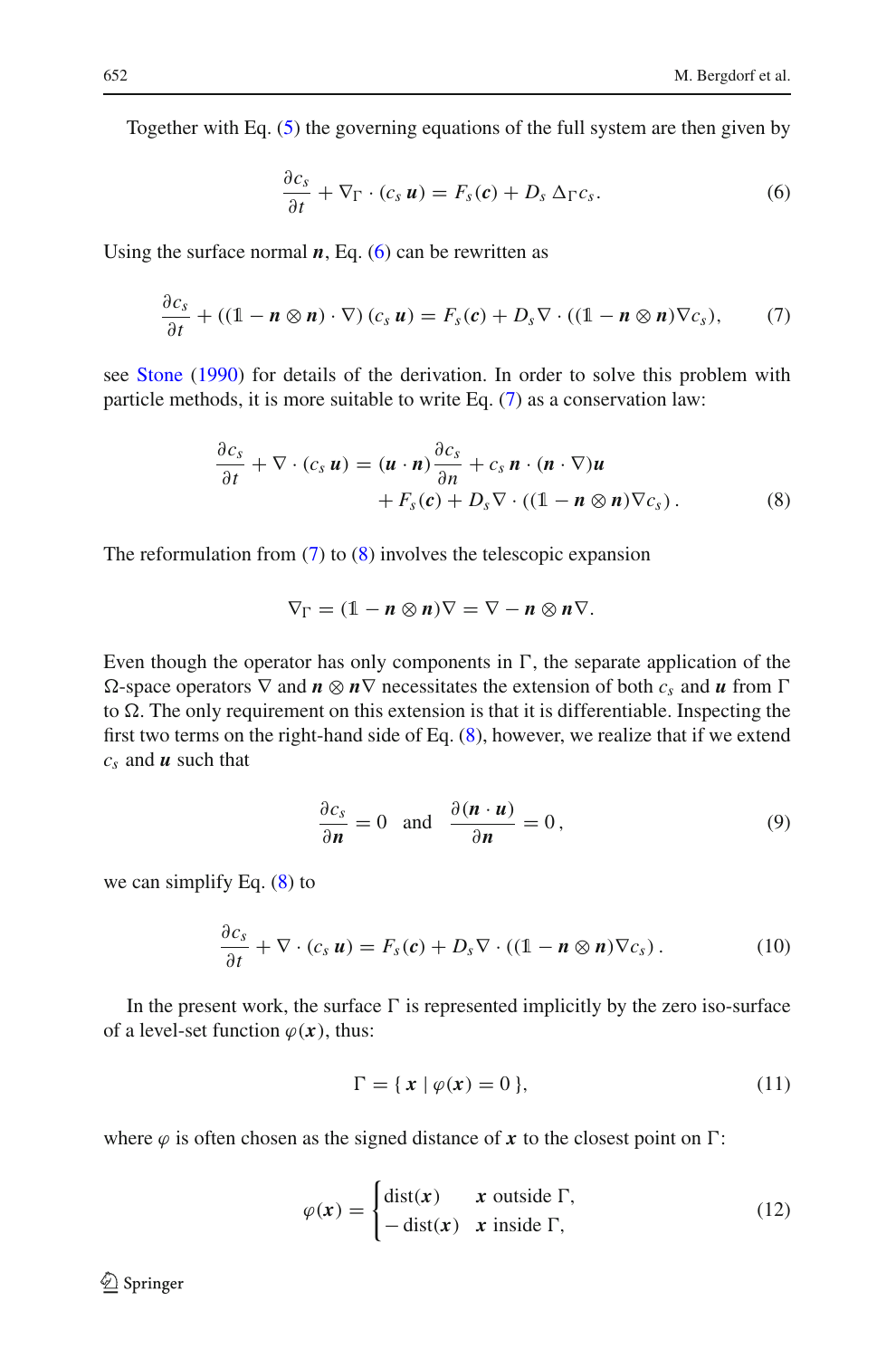so that  $|\nabla \varphi| = 1$ . Surface properties can in general be computed from  $\varphi$ , e.g. the surface normal can be computed as

$$
\mathbf{n} = \nabla \varphi / |\nabla \varphi| \,, \tag{13}
$$

<span id="page-4-3"></span>and the mean curvature is given by the divergence of the normal, thus:

$$
\kappa = \nabla \cdot (\nabla \varphi / |\nabla \varphi|). \tag{14}
$$

<span id="page-4-2"></span>The surface itself is advanced by the following advection equation

$$
\frac{\partial \varphi}{\partial t} + \mathbf{u} \cdot \nabla \varphi = 0. \tag{15}
$$

## <span id="page-4-0"></span>**3 Method**

### 3.1 Particle function approximation

The present work i[s](#page-13-11) [based](#page-13-11) [on](#page-13-11) [a](#page-13-11) [Lagrangian](#page-13-11) [hybrid](#page-13-11) [particle](#page-13-11) [\(level](#page-13-11) [set\)](#page-13-11) [method](#page-13-11) Hieber and Koumoutsakos [\(2005\)](#page-13-11). Denoting discretized quantities with the superscript *h*, a vector-valued function *c* is represented by a superposition of particles as

$$
c^h(x,t) = \sum_p C_p \zeta^h(x - x_p(t)),
$$
\n(16)

<span id="page-4-1"></span>where the  $C_p$  are the particle weights and  $x_p$  the particle positions. Given a characteristic discretization spacing *h*, the particle kernel function  $\zeta^h(x) = h^{-d} \zeta(x/h)$  is smooth and has the interpolating delta-Kronecker property

$$
\zeta(k) = \delta_{0k} \tag{17}
$$

at the discrete particle locations  $x_p = k h$ , with *k* a multi-index in  $\mathbb{Z}^d$ . Moreover, it satisfies the following moment conditions

$$
\int \zeta \, x^{\alpha} \, dx = 0^{\alpha} \qquad 0 \le \alpha < r,\tag{18}
$$

where  $r > 0$  is called the order of the kernel,

The level-set function is approximated according to Eq. [\(16\)](#page-4-1) as

$$
\varphi^h(\mathbf{x},t) = \sum_p \varphi_p(t) \, v_p(t) \, \zeta^h(\mathbf{x} - \mathbf{x}_p(t)),\tag{19}
$$

where the  $v_p$  represent the particle volumes.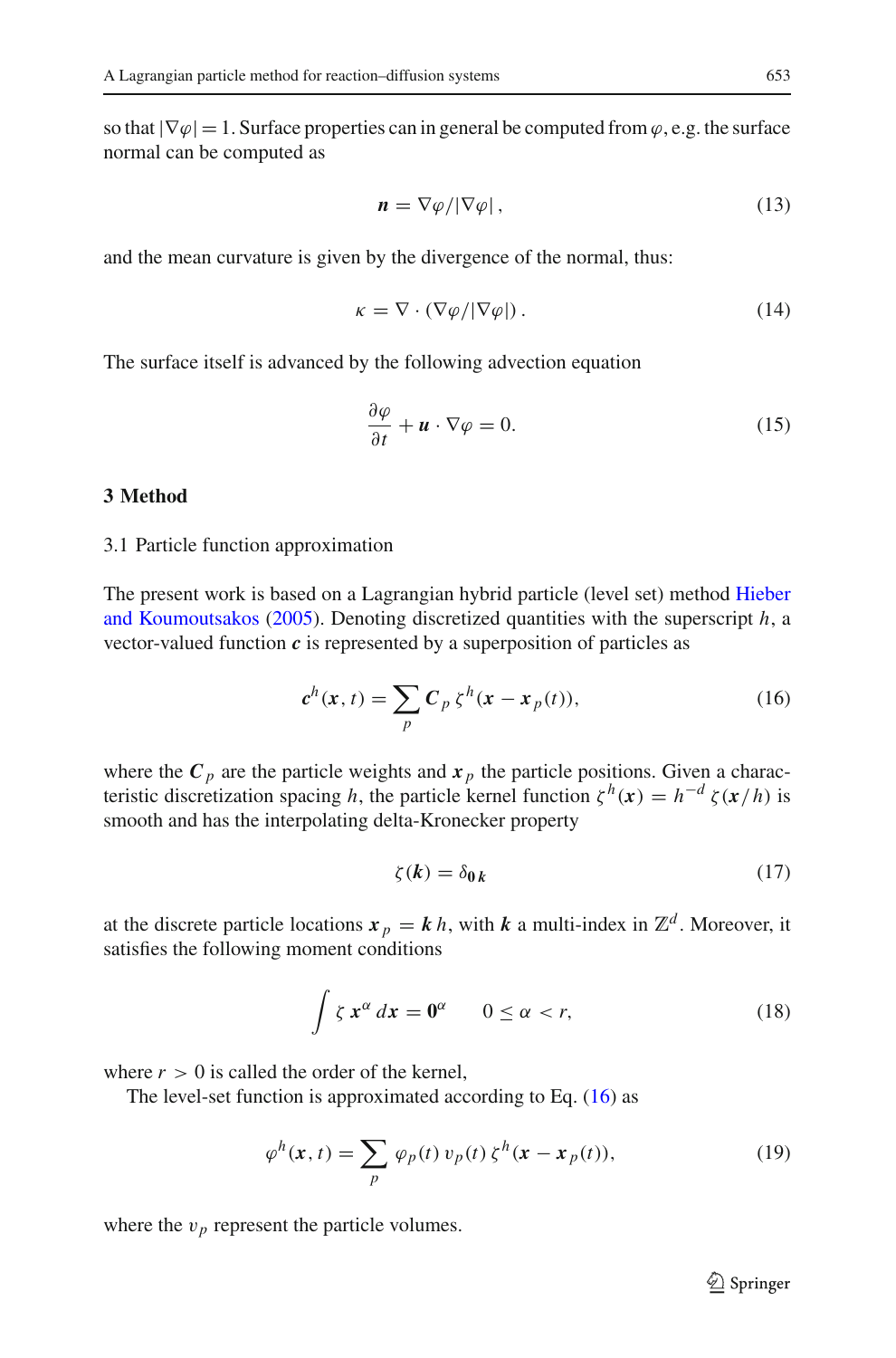The discretization of Eqs. [\(5\)](#page-2-2) and [\(10\)](#page-3-3) using the particle function representation [\(16\)](#page-4-1) leads to the following system of ordinary differential equations:

$$
\frac{dx_p}{dt} = u(x_p, t),\n\frac{dC_p}{dt} = v_p F(c) + v_p \underline{D} \nabla^h \cdot ((1 - n \otimes n) \nabla^h c),\n\frac{d\varphi_p}{dt} = 0,\n\frac{dv_p}{dt} = v_p \nabla^h \cdot u,
$$
\n(20)

where  $\underline{\mathbf{D}} = \text{diag}(D_1, D_2, \dots, D_{N_S})$ . Using particles initially distributed on regular grid locations  $x_p = i h$ , with *i* a grid-point index in  $\mathbb{Z}^d$ , and initial values  $v_p = h^d$ and  $C_p = h^d c(x_p, t = 0)$ , the system can be numerically integrated in time.

# 3.2 Lagrangian distortion and remeshing

As particles follow the flow map *u*, their locations eventually become distorted and need to be regularized to ascertain convergence [Koumoutsakos\(2005\)](#page-13-13). Regularization is performed by "remeshing" the particles periodically, i.e. resetting particle locations by interpolating the particle quantities onto a regular grid. This regularization in general has to be performed with a period  $\Delta t < ||\nabla \otimes \boldsymbol{u}||_{\infty}^{-1}$  in order to prevent particle trajectories from crossing. To simplify the level-set computations, however, we remesh at each time step. By virtue of the delta-Kronecker property of the particle kernel  $\zeta^h$ , this can be performed as a simple function evaluation:

$$
\mathcal{C}_p^{\text{new}} = h^d \sum_{p'} \mathcal{C}_{p'} \zeta^h (x_{p'} - x_p^{\text{new}}), \qquad (21)
$$

where  $\mathbf{x}_p^{\text{new}} = i \, h$ , and *i* is a grid-point index in  $\mathbb{Z}^d$ . Due to the moment properties of ζ, total mass is conserved by this operation and, depending on the order of ζ, also higher order moments are conserved.

For the level-set function  $\varphi$  the situation is slightly different: the level set is not subject to a conservation law, but to the non-conservative advection Eq. [\(15\)](#page-4-2). We therefore remesh the level-set function as:

$$
\varphi_p^{\text{new}} = \left(\sum_{p'} h^d \zeta^h (x_{p'} - x_p^{\text{new}})\right)^{-1} \sum_{p'} v_{p'} \varphi_{p'} \zeta^h (x_{p'} - x_p^{\text{new}}), \quad (22)
$$

thus enforcing partition of unity.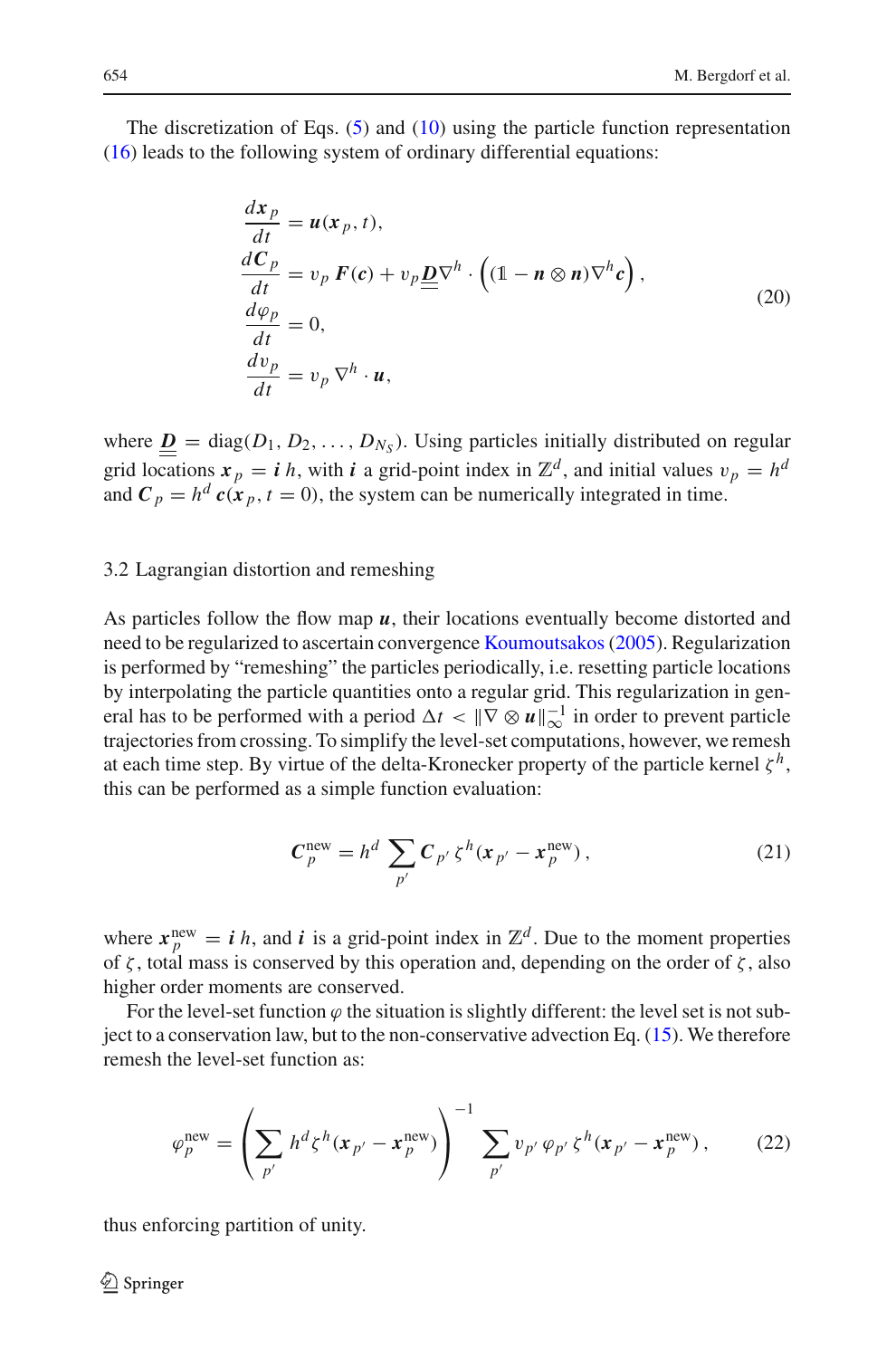<span id="page-6-1"></span>

#### 3.3 Level set reinitialization and function extension

As the level set is advected by Eq. [\(15\)](#page-4-2), it eventually loses its signed-distance property and it needs to be "redistanced" or "reinitialized". The approach we employ in this work is based on [Sussman et al.](#page-14-9) [\(1994](#page-14-9)), where the following PDE is evolved in an artificial time  $\tau$  to steady state:

$$
\frac{\partial \varphi}{\partial \tau} - \text{sign}(\varphi_o) (1 - |\nabla \varphi|) = 0, \qquad (23)
$$

<span id="page-6-0"></span>where  $\varphi$ <sub>o</sub> =  $\varphi$ ( $\tau$  = 0)[.](#page-13-14) [Equation](#page-13-14) [\(23\)](#page-6-0) [is](#page-13-14) [solved](#page-13-14) [using](#page-13-14) [the](#page-13-14) [scheme](#page-13-14) [formulated](#page-13-14) [in](#page-13-14) Jiang and Peng [\(2000](#page-13-14)).

As we are solving the conservation law formulation [\(10\)](#page-3-3), we need to extend both the concentrations  $c$  and the velocities  $u$  off the interface  $\Gamma$ , in a way that satisfies the requirements  $(9)$ . As we are only interested in the concentrations on  $\Gamma$ , it suffices to extend the quantities into a narrow band around the level set (see Fig. [1\)](#page-6-1), which we define as

$$
\Gamma_{\rm e} = \left\{ x \mid |\varphi(x)| \le \gamma \right\}.
$$
\n(24)

All calculations are restricted to this narrow band. The narrow-band thickness  $\gamma$ depends on the discretization of spatial operators, and is in general  $\gamma < 10h$ , where *h* is the spacing of the discretization. We periodically extend the concentrations by solving the following PDE according to [Chen et al.](#page-13-15) [\(1997](#page-13-15)) and [Peng et al.](#page-14-10) [\(1999](#page-14-10)):

$$
\frac{\partial c_s}{\partial \tau} + \text{sign}(\varphi) \nabla \varphi \cdot \nabla c_s = 0, \qquad (25)
$$

which leads to  $\frac{\partial c_s}{\partial n} = 0$ . We note that any other redistancing and extension scheme can be [used](#page-14-12) [instead,](#page-14-12) [e.g.](#page-14-12) [the](#page-14-12) [Fast](#page-14-12) [Marching](#page-14-12) [Method](#page-14-12) [of](#page-14-12) [Sethian](#page-14-11) [\(1999\)](#page-14-11) and Osher and Fedkiw [\(2003\)](#page-14-12). In general, the same procedure also has to be applied to the velocity *. In the case where the velocity only depends on*  $*c*$ *, it suffices, however, to compute u* from the extended *c*.

Summarizing, the complete algorithm based on explicit Euler integration of the ordinary differential equations becomes: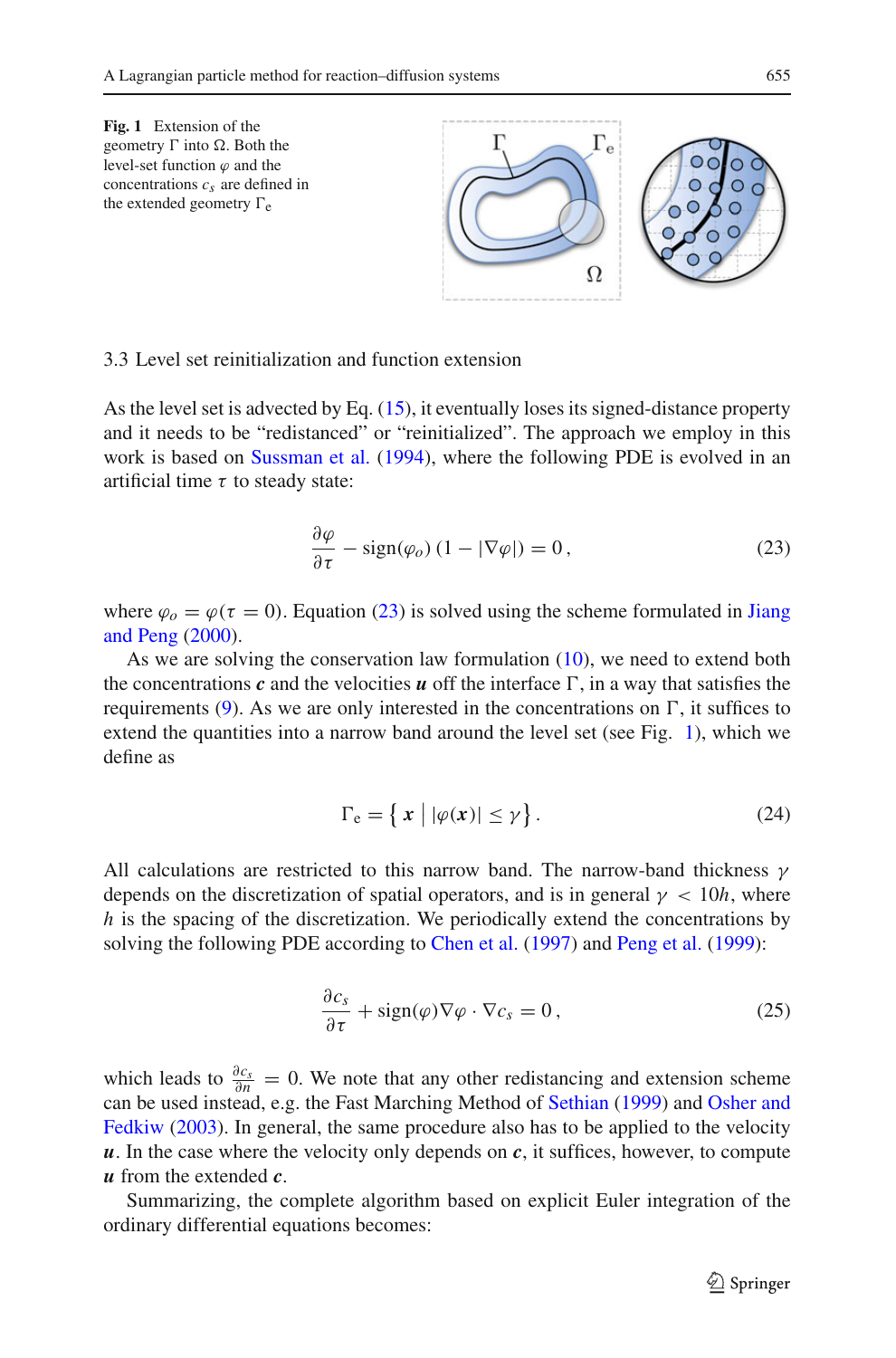

<span id="page-7-1"></span>Fig. 2 The intersection point of the interface  $\Gamma$  with the connection of  $k$  and  $k'$  is calculated using linear interpolation. The function  $c$  is evaluated at that point by interpolating the values from  $k$  and  $k'$ 

*Initialize fields c and* ϕ **for**  $n = 0, \ldots, T$  with time step size  $\delta t$  **do** *Extend c to the narrow band*  $\Gamma_e \rightarrow \tilde{c}$ *Compute the velocity*  $\boldsymbol{u}$  *from*  $\tilde{\boldsymbol{c}}$  *and*  $\varphi$ *. Create particles from the fields*  $\tilde{c}$  *and*  $\varphi$ *. Particles have locations*  $x_p^n$  *and carry strengths*  $c_p^n$  *and*  $\varphi_p^n$ . *Move the particles using the velocity u Interpolate particles back onto the mesh (remeshing) Compute reaction and diffusion terms on grid locations and update*  $c^n \rightarrow c^{n+1}$ *Redistance the level set* ϕ **end for**

<span id="page-7-0"></span>**4 Results**

# 4.1 Accuracy

In order to assess the accuracy of the present calculations we first conduct a refinement study for the approximation of the intrinsic Laplacian on a sphere. We compute the maximum error as

$$
E_{\Delta} = \|\Delta_{\Gamma} c - \nabla^{h} \cdot \left( (1 - n \otimes n) \nabla^{h} c^{h} \right) \|_{\infty}.
$$
 (26)

The discrete  $\|\cdot\|_{\infty}$ -norm above is given by

$$
||c||_{\infty} = \max_{m \in \mathcal{M}_{\Gamma}} |c_m|, \qquad (27)
$$

with  $M_{\Gamma}$  being the set of all points where the connection between two particles/grid points intersects the interface  $\Gamma$  (see Fig. [2\)](#page-7-1). As a function we consider

$$
c(\phi, \theta) = Y_1^0(\phi, \theta), \tag{28}
$$

<span id="page-7-2"></span>where  $Y_1^0$  is the (1, 0) spherical harmonic. The exact solution is given by

$$
\Delta_{\Gamma} c(\phi, \theta) = -2 Y_1^0(\phi, \theta). \tag{29}
$$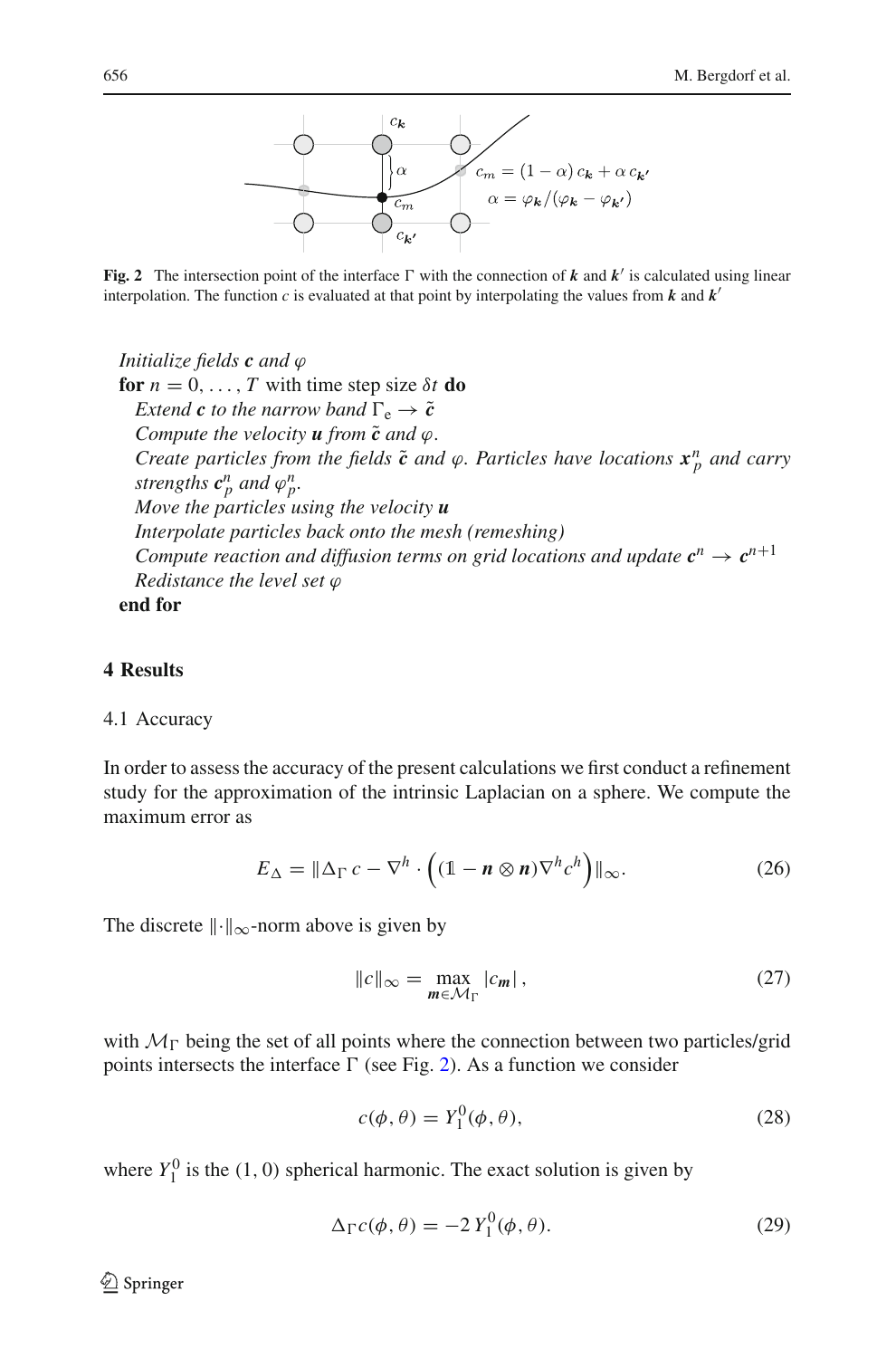<span id="page-8-0"></span>

| <b>Table 1</b> Maximum error and<br>convergence rate for different | h    | $E_{\Delta}$          | Conversion rate |
|--------------------------------------------------------------------|------|-----------------------|-----------------|
| resolutions $h$ of the discretized<br>Laplacian on a sphere        | 1/8  | $1.13 \times 10^{-2}$ |                 |
|                                                                    | 1/16 | $3.55 \times 10^{-3}$ | 1.66            |
|                                                                    | 1/32 | $8.48 \times 10^{-4}$ | 2.07            |
|                                                                    | 1/64 | $2.19 \times 10^{-4}$ | 1.96            |
|                                                                    |      |                       |                 |



<span id="page-8-1"></span>**Fig. 3** Refinement study for growth only:  $L_2$  and  $L_{\infty}$  errors at time  $T = 0.4$ . We plot the errors of concentration—*solid lines with black circles*  $(L_2)$  and *white circles* (*L*∞)—and interface location—*dashed lines with black squares* (*L*<sub>2</sub>) and *white squares* (*L*∞). The *solid line without symbols* denotes the expected slope for second-order convergence

We consider a sphere of radius  $R = 1.0$  and four different resolutions:  $h = 1/8$ , 1/16, 1/32, and 1/64. As expected from the employed second-order discretization, the approximation is second-order accurate (see Table [1\)](#page-8-0).

In order to assess the accuracy of the presented method in the case of deforming geometries we consider a case without reaction nor diffusion. We initialize a concentration *c* on the sphere and let the sphere grow with velocity  $u = n$ . The exact solution for this case is given by a simple rescaling of the initial condition, i.e.

$$
c(\mathbf{x},t) = \left(\frac{R}{|\mathbf{x}(t)|}\right)^2 c(\mathbf{x}/|\mathbf{x}|,0).
$$

The initial condition is chosen as [\(28\)](#page-7-2). Figure [3](#page-8-1) displays the convergence measurements for this case.

#### 4.2 Reaction–diffusion systems on a sphere

<span id="page-8-2"></span>The first system we consider is the linearized Brusselator from [Varea et al.](#page-14-3) [\(1999\)](#page-14-3):

$$
\frac{\partial c_1}{\partial t} = \alpha c_1 (1 - r_1 c_2^2) - c_2 (1 - r_2 c_1) + D_1 \Delta c_1,\n\frac{\partial c_2}{\partial t} = \beta c_2 \left( 1 + \frac{\alpha r_1}{\beta} c_1 c_2 \right) + c_1 (\gamma - r_2 c_2) + D_2 \Delta c_2.
$$
\n(30)

 $\mathcal{D}$  Springer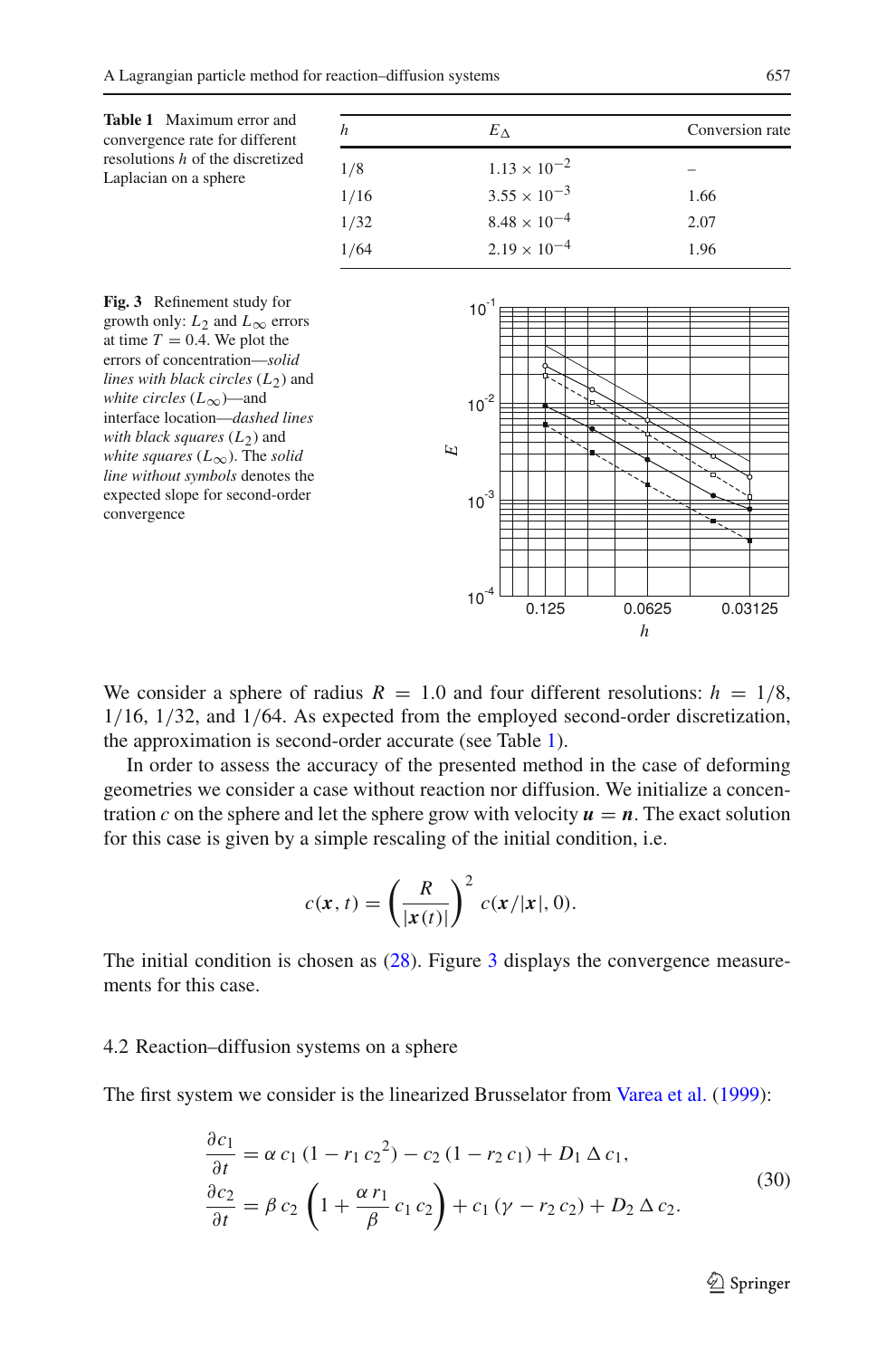

**Fig. 4** Simulation of the reaction–diffusion system [\(30\)](#page-8-2) on the surface of the unit sphere. From left to right: distribution of *c*1 after iterations 1,000, 10,000, 100,000, and 200,000

<span id="page-9-1"></span><span id="page-9-0"></span>

We use the same parameters as [Varea et al.](#page-14-3) [\(1999](#page-14-3)):  $r_1 = 0.02$ ,  $r_2 = 0.2$ ,  $D_1 = 0.088$ ,  $D_2 = 0.516$ ,  $\alpha = 0.899$ , and  $\beta = -0.91$ . The initial condition is given by  $c_1 = c_2 = 0$ except on a band of width  $0.2$  around the equator, where the values of both  $c_1$  and *c*<sup>2</sup> are uniformly randomly distributed in [−0.5, 0.5]. We obtain the same six-spot pattern as in reference [Varea et al.](#page-14-3) [\(1999](#page-14-3)) (see Fig. [4\)](#page-9-0). The evolution of the maxima of *c*<sup>1</sup> and *c*<sup>2</sup> are depicted in Fig. [5.](#page-9-1) The pattern goes through an oscillatory stage in the beginning until the stable steady state is reached after 150,000 time steps.

The second system is an activator-substrate system from [Koch and Meinhardt](#page-13-0) [\(1994\)](#page-13-0):

$$
\frac{\partial c_1}{\partial t} = \rho_1 \frac{c_1^2 c_2}{1 + k c_1^2} - \mu_1 c_1 + \sigma_1 + D_1 \Delta_{\Gamma} c_1 ,
$$
  
\n
$$
\frac{\partial c_2}{\partial t} = -\rho_2 \frac{c_1^2 c_2}{1 + k c_1^2} + \sigma_2 + D_2 \Delta_{\Gamma} c_2.
$$
\n(31)

<span id="page-9-2"></span>For the activator-substrate system  $(31)$ , we simulate two different parameter sets:  $\sigma_1 = 0.0, \sigma_2 = 0.02, \rho_1 = 0.01, \rho_2 = 0.02, \mu_1 = 0.01, \mu_2 = 0.0, \text{ and } k = 0$ and  $k = 0.25$ , respectively. The initial condition is given as 10% random perturbations from the steady-state solutions  $(1, 1)$  and  $(1, 5/4)$  for  $k = 0$  and  $k = 0.25$ , respectively. These parameter choices gave rise to spot patterns and stripe patterns, respectively, on a square lattice in [Koch and Meinhardt](#page-13-0) [\(1994\)](#page-13-0) and we observe similar patterning on a sphere of radius  $R = 0.3$ . The results are depicted in Fig. [6](#page-10-0) (spots,  $k = 0.0$ ) and Fig. [7](#page-10-1) (stripes,  $k = 0.25$ ).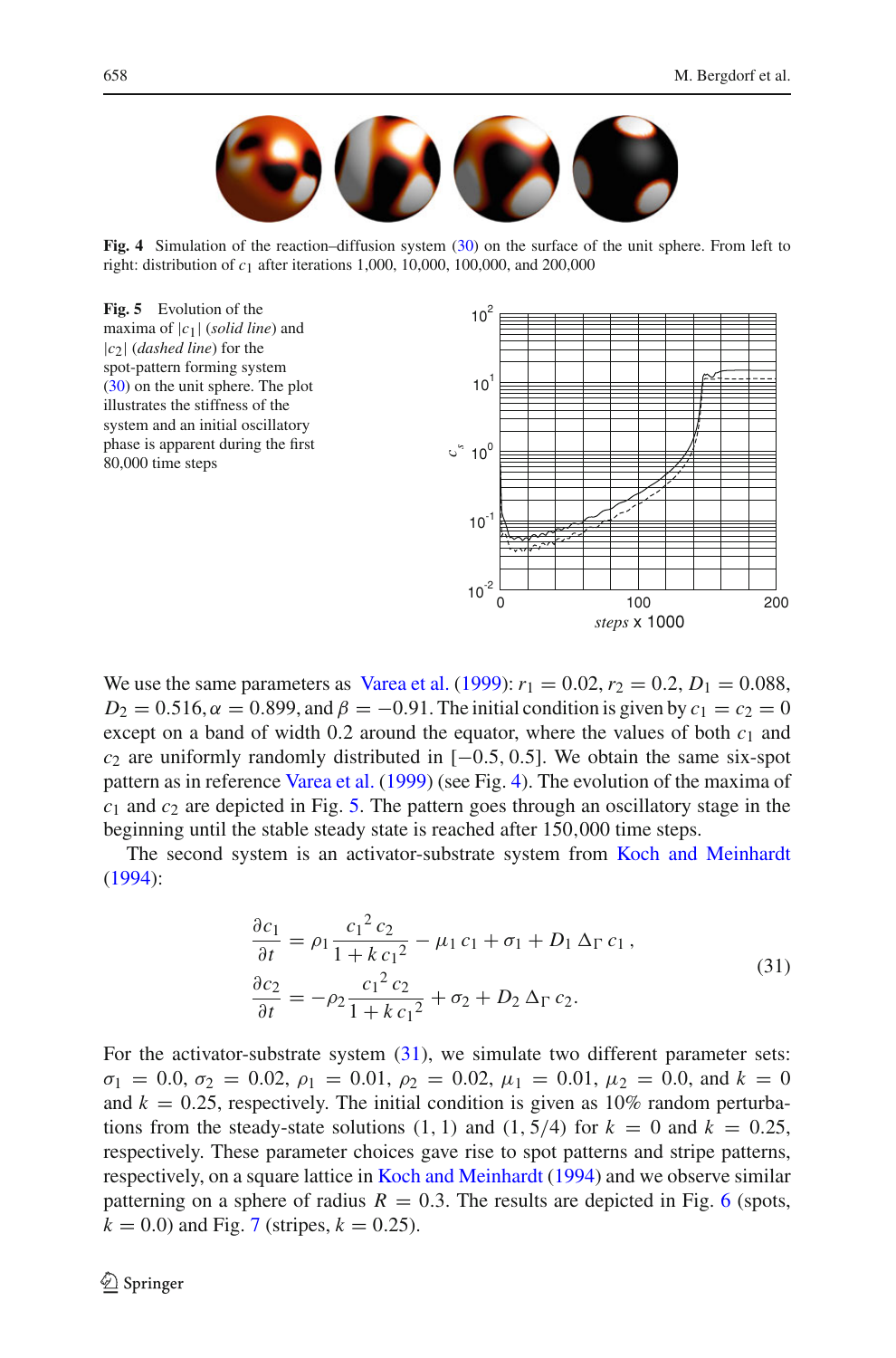

<span id="page-10-0"></span>**Fig. 6** Simulation of the reaction–diffusion system [\(31\)](#page-9-2) on a sphere of radius  $R = 0.3$  with  $k = 0$ . From left to right: distribution of *c*1 after iterations 1,000, 10,000, 40,000, and 140,000



**Fig. 7** Simulation of the reaction–diffusion system [\(31\)](#page-9-2) on a sphere of radius  $R = 0.3$  with  $k = 0.25$ . From left to right: distribution of  $c_1$  after iterations 1,000, 10,000, 40,000, and 140,000

<span id="page-10-1"></span>4.3 Reaction–diffusion patterns and growth

A question raised in many studies of developmental systems and organogenesis is: "how is size determined?", e.g., how does an organ know when it has grown large enough? Additionally, how is size related to the scaling of morphogen gradients? In order to illustrate possible studies using the framework presented here, we consider the following simplified system: the initial geometry is a sphere of radius  $R = 0.3$ carrying an initial "morphogen" concentration given by

$$
c(r, \theta, \phi) = \exp(-16\theta^2).
$$

This morphogen is subject to diffusion and natural decay, thus:

$$
\frac{\partial c}{\partial t} = -\mu c + D \Delta_{\Gamma} c \tag{32}
$$

<span id="page-10-2"></span>and causes the geometry to grow with velocity

$$
\mathbf{u} = \begin{cases} c \mathbf{n}, & c > 0.01 \\ 0.0, & \text{otherwise.} \end{cases} \tag{33}
$$

We measure the "size" of the geometry as the maximum edge length of the bounding box (thus the initial size is 0.6) with time. We consider five different cases with varying morphogen decay rates and diffusivities as listed in Table [2.](#page-11-0)

As depicted in Fig. [8,](#page-11-1) the different dynamics of the morphogen lead to distinguishably different dynamics and different final geometries. Increasing the decay rate of the morphogen, e.g., leads to smaller geometries with more localized features, while increasing the diffusivity acts in a way of an implicit surface tension and regularizes the shape.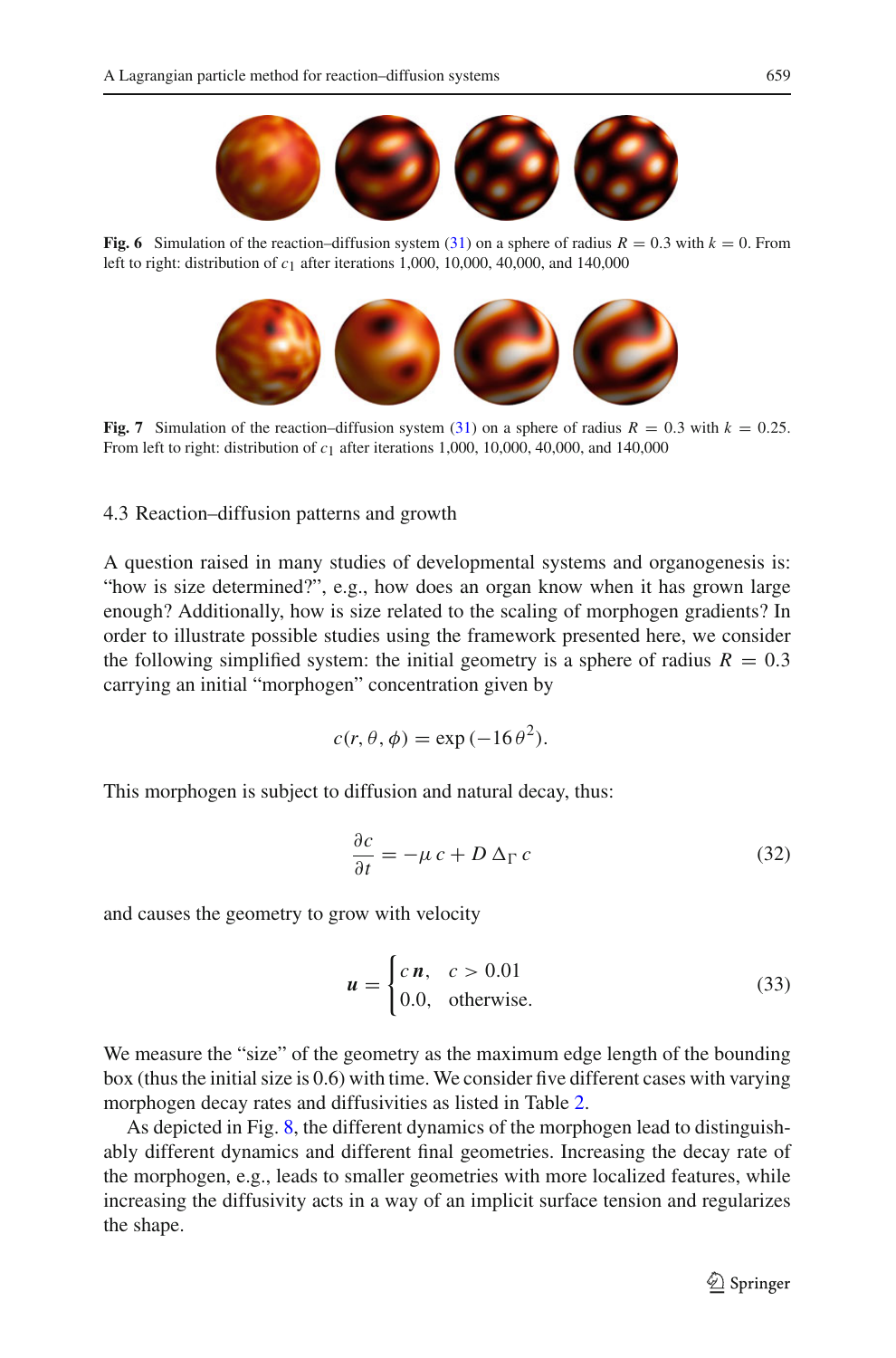<span id="page-11-0"></span>

| <b>Table 2</b> List of the simulation<br>cases considered for system (32) |      |               |       |  |
|---------------------------------------------------------------------------|------|---------------|-------|--|
|                                                                           | Case | $\mu$         |       |  |
|                                                                           | а    | $\mathcal{L}$ | 0.0   |  |
|                                                                           | b    |               | 0.01  |  |
|                                                                           | с    | 2             | 0.001 |  |
|                                                                           | d    | $\sqrt{2}$    | 0.001 |  |
|                                                                           | е    | 0.1           | 0.001 |  |



<span id="page-11-1"></span>**Fig. 8** Crosscuts through the geometry of the growth cases  $a-e$ , and 3D rendering of the geometry  $e$  in the middle. We simulate growths with varying morphogen diffusion: case  $a (D = 0)$ ,  $b (D = 0.01)$ , and  $c (D = 0.001)$  and decay rates of the morphogen: case  $c (\mu = 2)$ ,  $d (\mu = \sqrt{2})$ , and  $e (\mu = 0.1)$ . The time evolution of the largest extent of the bounding box of the growing geometry is shown in the plot on the right, illustrating the different growth dynamics

We now couple the deformation of the geometry to pattern-forming reaction–diffusion systems by setting the local velocity to

$$
u = n f(c). \tag{34}
$$

We first consider system [\(31\)](#page-9-2) with  $f(c) = c_1$ , which always results in an outward motion of the geometry since  $c_1 > 0$ , and thus leads to an increase in surface area. This increase in surface area can be viewed as lowering the effective diffusion constants in the reaction–diffusion system. Since the reactions are generally independent of the surface properties, the only direct effect that growth has on the reaction–diffusion dynamics is the decrease in concentration in the sense of a decay term that depends on the growth velocity. Figure [9](#page-12-1) shows the time evolution of this simulated stripe-forming growth system.

As a final example we consider the Gray-Scott multiplying spots pattern [\(Pearson](#page-14-13) [1993\)](#page-14-13) on the sphere with  $f(c) = \max_{\Gamma}(c_1) - c_1$ . As shown in Fig. [10,](#page-12-2) the bifurcating nature of the patterning system can to some extent also be identified in the grown geometry.

The growth velocity can also involve more complex properties of the surface. As an example we consider a spot-forming reaction–diffusion system on a dumbbell shape that shrinks under its own curvature, i.e.  $u = -n \kappa$ , where  $\kappa$  is the mean curvature.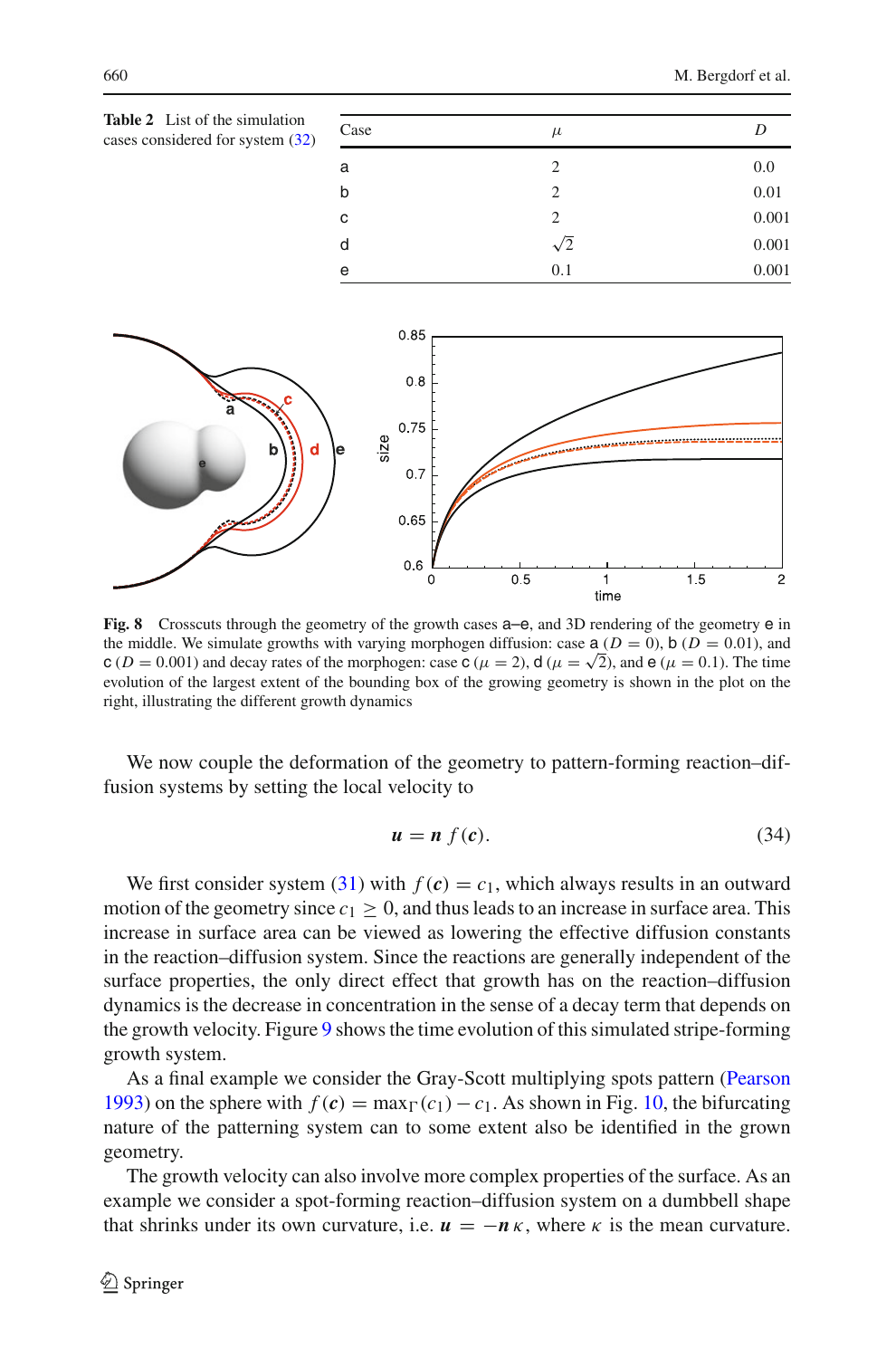<span id="page-12-1"></span>

<span id="page-12-2"></span>**Fig. 10** Growth proportional to the concentration of a morphogen governed by the Gray–Scott reaction– diffusion system for the initial condition shown on the very left. Surfaces from left to right represent the evolution of the system without growth (a) and with growth (b) at iterations  $800 \times j$ , for  $j = 0, 1, 2, 4, 6, 8$ . The *colors* represent the concentration of *c*1 with *red* indicating high concentrations and *light gray* low concentrations



<span id="page-12-3"></span>**Fig. 11** Spot pattern generated by solving Eq. [\(31\)](#page-9-2) on a dumbbell shrinking under mean curvature flow. This also illustrates the robustness of the present method with respect to certain topological changes, including fission of an object

The curvature is a local property of the geometry and is computed from the level set through Eq. [\(14\)](#page-4-3). The evolution of the geometry is depicted in Fig. [11](#page-12-3) and illustrates the robustness of the present method with respect to topological changes involving breakup of interfaces. This robustness is directly inherited from the underlying level-set formalism. Obtaining correct behavior in cases of fusion of two geometries, however, requires some care in the computation of surface properties [\(Macklin and Lowengrub](#page-14-14) [2005\)](#page-14-14).

# <span id="page-12-0"></span>**5 Conclusion**

We have developed a novel particle method for the simulation of reaction–diffusion processes on complex deforming surfaces. In this method, particles are used to discretize the geometry of the surface by approximating its suitable implicit level-set representation. The initial geometry can be analytically given or reconstructed from 3D imaging data, as has been done for the endoplasmic reticulum in live cells by [Sbalzarini et al.](#page-14-15) [\(2006](#page-14-15)). Surface differential operators are embedded in the level-set representation and discretized on the same set of Lagrangian particles. This unifying particle representation of the geometry and the reaction–diffusion dynamics enables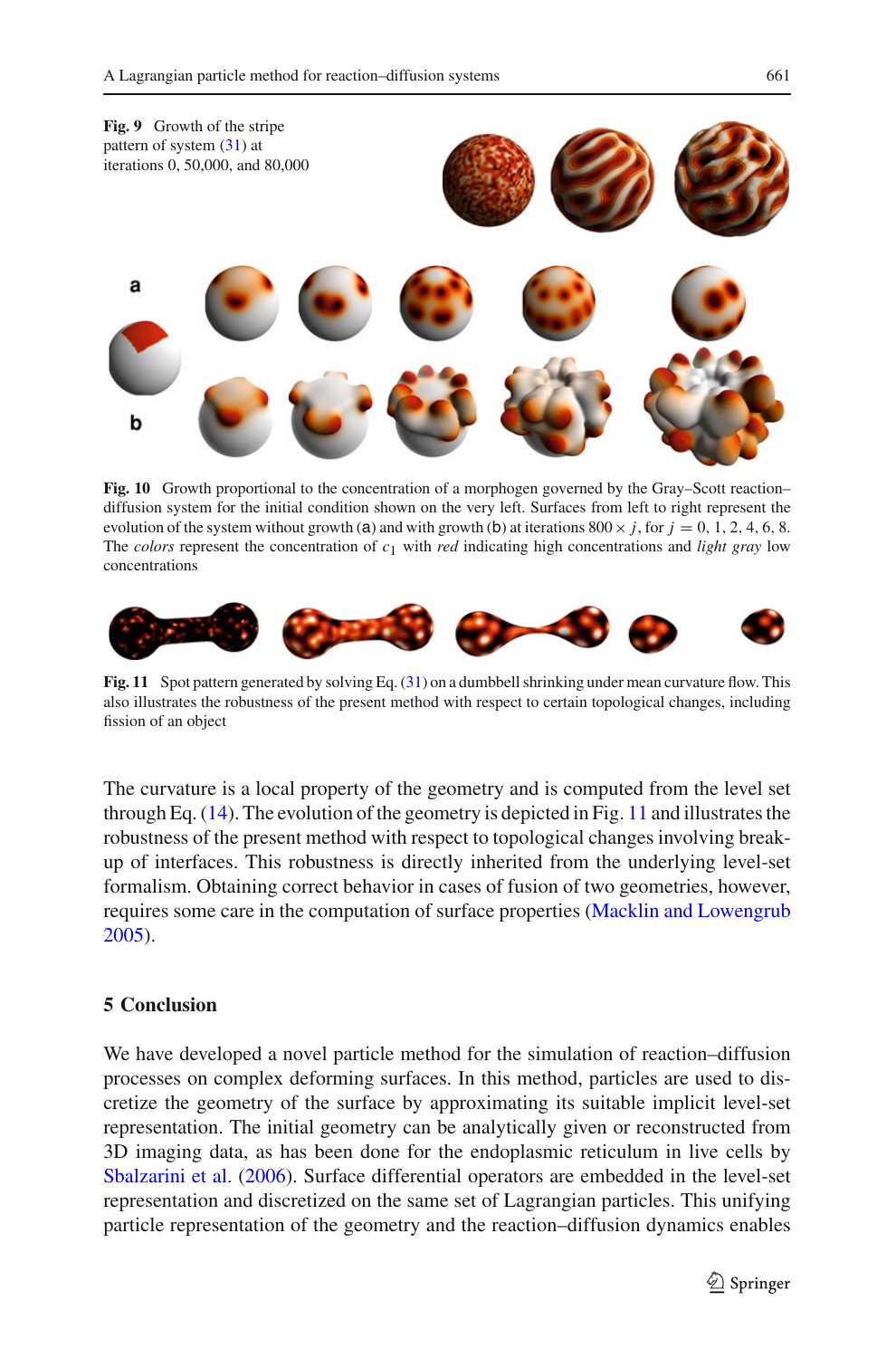simulations of high accuracy, and can carry out reaction–diffusion simulations even in cases where surfaces are dynamically disconnected. We note, however, that at the moment of disconnection the validity of the underlying continuum model is questionable and multiscale models, coupling microscopic events to the continuum description, are necessary.

The proposed method has been validated on benchmark problems with analytical solutions and its capabilities have been demonstrated on surfaces evolving under morphogen distributions and/or curvature. Current work involves applications of these techniques to problems of developmental biology, and extending models of tumorinduced angiogenesis [\(Milde et al. 2008](#page-14-16)). Furthermore we consider the integration of cellular and molecular models as dictated by the need to provide a "closure" for the continuum models when considering the merging and separation of surfaces corresponding to biological systems.

**Acknowledgments** We thank the reviewers of this manuscript for their constructive comments. The authors are greatful to support from the Swiss SystemsX.ch initiative and from the Swiss National Science Foundation.

## **References**

- <span id="page-13-9"></span>Adalsteinsson D, Sethian JA (2003) Transport and diffusion of material quantities on propagating interfaces via level set methods. J Comput Phys 185:271–288
- <span id="page-13-2"></span>Baker R, Maini P (2007) A mechanism for morphogen-controlled domain growth. J Math Biol 54(5):597– 622
- <span id="page-13-7"></span>Bänsch E, Morin P, Nochetto RH (2005) A finite element method for surface diffusion: the parametric case. J Comput Phys 203:321–343
- <span id="page-13-12"></span>Bergdorf M, Koumoutsakos P (2006) A Lagrangian particle-wavelet method. Multiscale Model Simul 5(3):980–995
- <span id="page-13-8"></span>Bertalmio M, Cheng L-T, Osher S, Sapiro G (2001) Variational problems and partial differential equations on implicit surfaces. J Comput Phys 174:759–780
- <span id="page-13-1"></span>Chaplain MAJ, Ganesh M, Graham IG (2001) Spatio-temporal pattern formation on spherical surfaces: numerical simulation and application to solid tumour growth. J Math Biol V42(5):387–423
- <span id="page-13-15"></span>Chen S, Merriman B, Osher S, Smereka P (1997) A simple level set method for solving Stefan problems. J Comput Phys 135:8–29
- <span id="page-13-10"></span>Enright D, Fedkiw R, Ferziger J, Mitchell I (2002) A hybrid particle level set method for improved interface capturing. J Comput Phys 183(1):83–116
- <span id="page-13-3"></span>Harrison LG, Kolar M (1988) Coupling between reaction–diffusion prepattern and expressed morphogenesis, applied to desmids and dasyclads. J Theor Biol 130(4):493–515
- <span id="page-13-5"></span>Harrison LG, Wehner S, Holloway DM (2001) Complex morphogenesis of surfaces: theory and experiment on coupling of reaction–diffusion patterning to growth. Faraday Discuss 120:277–294
- <span id="page-13-11"></span>Hieber SE, Koumoutsakos P (2005) A Lagrangian particle level set method. J Comput Phys 210(1):342–367
- <span id="page-13-4"></span>Holloway DM, Harrison LG (1999) Algal morphogenesis: modelling interspecific variation in Micrasterias with reaction–diffusion patterned catalysis of cell surface growth. Phil Trans R Soc Lond B 354:417–433
- <span id="page-13-14"></span>Jiang G-S, Peng D (2000) Weighted ENO schemes for Hamilton–Jacobi equations. SIAM J Sci Comput 21(6):2126–2143
- <span id="page-13-6"></span>Kaandorp JA, Sloot PMA, Merks RMH, Bak RPM, Vermeij MJA, Maier C (2005) Morphogenesis of the branching reef coral *madracis mirabilis*. Proc R Soc B 272:127–133
- <span id="page-13-0"></span>Koch AJ, Meinhardt H (1994) Biological pattern formation: from basic mechanisms to complex structures. Rev Modern Phys 66(4):1481–1507
- <span id="page-13-13"></span>Koumoutsakos P (2005) Multiscale flow simulations using particles. Annu Rev Fluid Mech 37(1):457–487